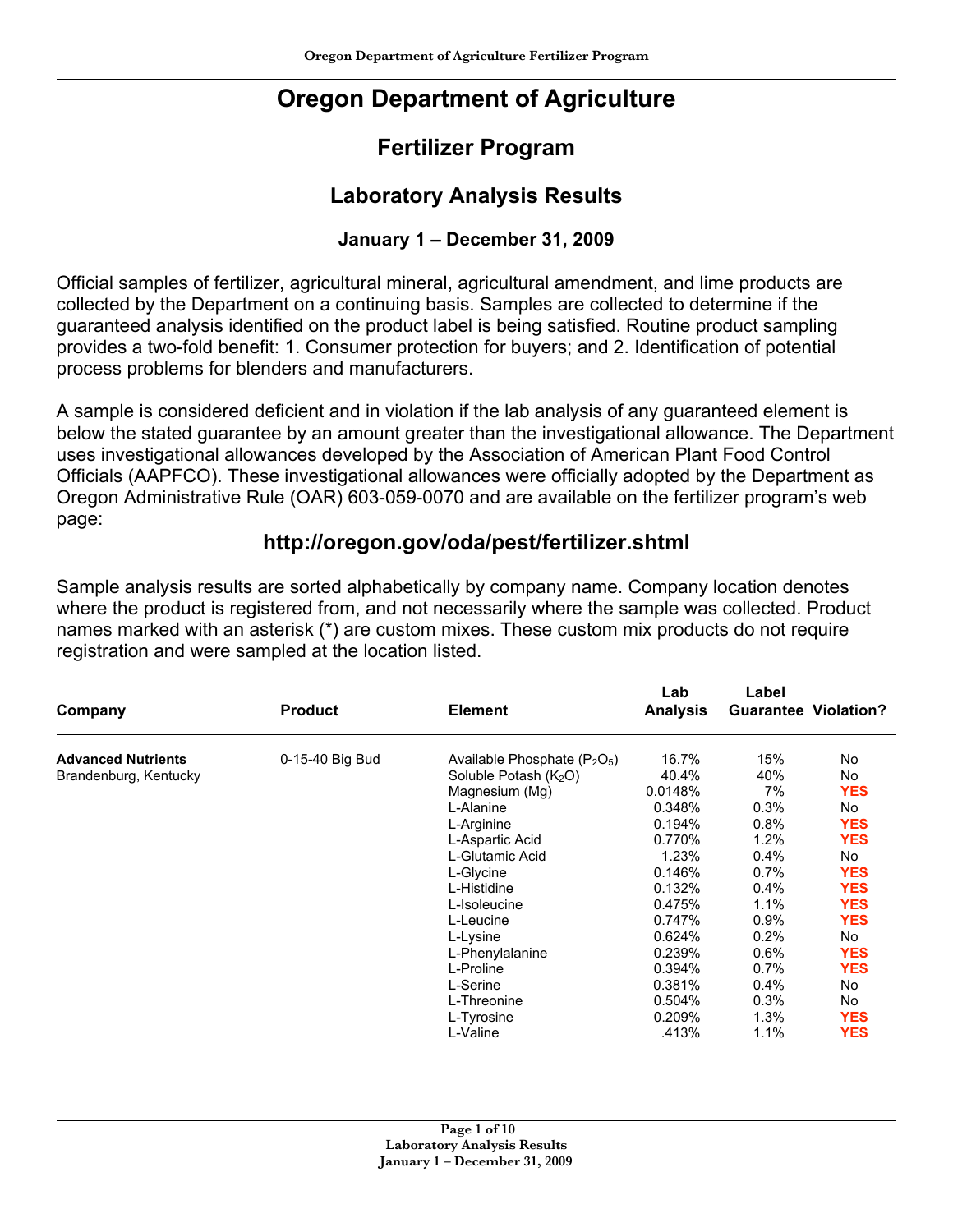| Company                                                                   | <b>Product</b>                                                          | <b>Element</b>                                                                                                                                                                                                                                            | Lab<br><b>Analysis</b>                                                                                             | Label                                                                                                    | <b>Guarantee Violation?</b>                                            |
|---------------------------------------------------------------------------|-------------------------------------------------------------------------|-----------------------------------------------------------------------------------------------------------------------------------------------------------------------------------------------------------------------------------------------------------|--------------------------------------------------------------------------------------------------------------------|----------------------------------------------------------------------------------------------------------|------------------------------------------------------------------------|
| <b>Agrium Advanced Technologies</b><br>(U.S.), Inc.<br>Brantford, Ontario | 44.5-0-0 Resin Coated<br>Urea Polymer Coated<br>Urea (PCU)              | Total Nitrogen (N)                                                                                                                                                                                                                                        | 45.5%                                                                                                              | 44.5%                                                                                                    | No                                                                     |
| <b>Ag West Supply</b>                                                     | $16 - 20 - 0$                                                           | Total Nitrogen (N)                                                                                                                                                                                                                                        | 15.7%                                                                                                              | 16%                                                                                                      | No                                                                     |
| Rickreall, Oregon                                                         |                                                                         | Available Phosphate $(P_2O_5)$                                                                                                                                                                                                                            | 22%                                                                                                                | 20%                                                                                                      | No                                                                     |
|                                                                           | $0 - 45 - 0$                                                            | Available Phosphate (P <sub>2</sub> O <sub>5</sub> )<br>Calcium (Ca)                                                                                                                                                                                      | 45%<br>17.8%                                                                                                       | 45%<br>15.5%                                                                                             | No<br>No                                                               |
|                                                                           | $46 - 0 - 0$                                                            | Total Nitrogen (N)                                                                                                                                                                                                                                        | 46.4%                                                                                                              | 46%                                                                                                      | No                                                                     |
| Al's Garden Center<br>Woodburn, Oregon                                    | 20-9-20 Water Soluble<br>All Purpose Fertilizer<br>with Micro-Nutrients | Total Nitrogen (N)<br>Available Phosphate (P <sub>2</sub> O <sub>5</sub> )<br>Soluble Potash (K <sub>2</sub> O)<br>Sulfur (S)<br>Boron (B)<br>Copper (Cu)<br>Iron (Fe)                                                                                    | 19.5%<br>9.19%<br>21.4%<br>1.74%<br>0.0186%<br>0.0176%<br>0.116%                                                   | 20%<br>9%<br>20%<br>1.4%<br>0.02%<br>0.02%<br>0.1%                                                       | No<br>No<br>No<br>No<br>No<br>No<br>No                                 |
|                                                                           |                                                                         | Manganese (Mn)<br>Molybdenum (Mo)<br>Zinc(Zn)                                                                                                                                                                                                             | 0.0368%<br>0.0131%<br>0.0208%                                                                                      | 0.04%<br>0.015%<br>0.02%                                                                                 | No<br>No<br>No                                                         |
|                                                                           | 7-5-4 Transplanting<br>Fertilizer                                       | Total Nitrogen (N)<br>Available Phosphate (P <sub>2</sub> O <sub>5</sub> )<br>Soluble Potash (K <sub>2</sub> O)<br>Calcium (Ca)<br>Magnesium (Mg)<br>Sulfur (S)<br>Boron (B)<br>Copper (Cu)<br>Iron (Fe)<br>Manganese (Mn)<br>Molybdenum (Mo)<br>Zinc(Zn) | 7.08%<br>4.43%<br>4.98%<br>11.7%<br>6.07%<br>6.29%<br>0.0736%<br>0.0731%<br>0.749%<br>0.152%<br>0.00217%<br>0.123% | 7%<br>5%<br>4%<br>9.78%<br>6.12%<br>3.78%<br>0.0496%<br>0.05%<br>0.2992%<br>0.1248%<br>0.001%<br>0.1168% | No<br>No<br>No<br>No<br>No<br>No<br>No<br>No<br>No<br>No<br>No<br>No   |
|                                                                           | 10-4-8 All Purpose Slow<br>Release Fertilizer with<br>Micro-Nutrients   | Total Nitrogen (N)<br>Available Phosphate (P <sub>2</sub> O <sub>5</sub> )<br>Soluble Potash (K <sub>2</sub> O)<br>Calcium (Ca)<br>Magnesium (Mg)<br>Sulfur (S)<br>Boron (B)<br>Copper (Cu)<br>Iron (Fe)<br>Manganese (Mn)<br>Zinc(Zn)                    | 8.1%<br>4.35%<br>9.53%<br>10.3%<br>4.32%<br>7.55%<br>0.167%<br>0.148%<br>2.86%<br>0.634%<br>0.431%                 | 10%<br>4%<br>8%<br>9%<br>3.6%<br>5.56%<br>0.1426%<br>0.1426%<br>2%<br>0.3588%<br>0.335%                  | <b>YES</b><br>No<br>No<br>No<br>No<br>No<br>No<br>No<br>No<br>No<br>No |
| <b>Annie's Plant Food</b><br>Birkenfeld, Oregon                           | 6-7-8 Annie's Plant<br>Food                                             | Total Nitrogen (N)<br>Available Phosphate (P <sub>2</sub> O <sub>5</sub> )<br>Soluble Potash (K <sub>2</sub> O)<br>Calcium (Ca)<br>Iron (Fe)                                                                                                              | 5.36%<br>5.55%<br>6.9%<br>1.12%<br>2.88%                                                                           | 6%<br>7%<br>8%<br>1.28%<br>1.33%                                                                         | <b>YES</b><br><b>YES</b><br><b>YES</b><br>No<br>No                     |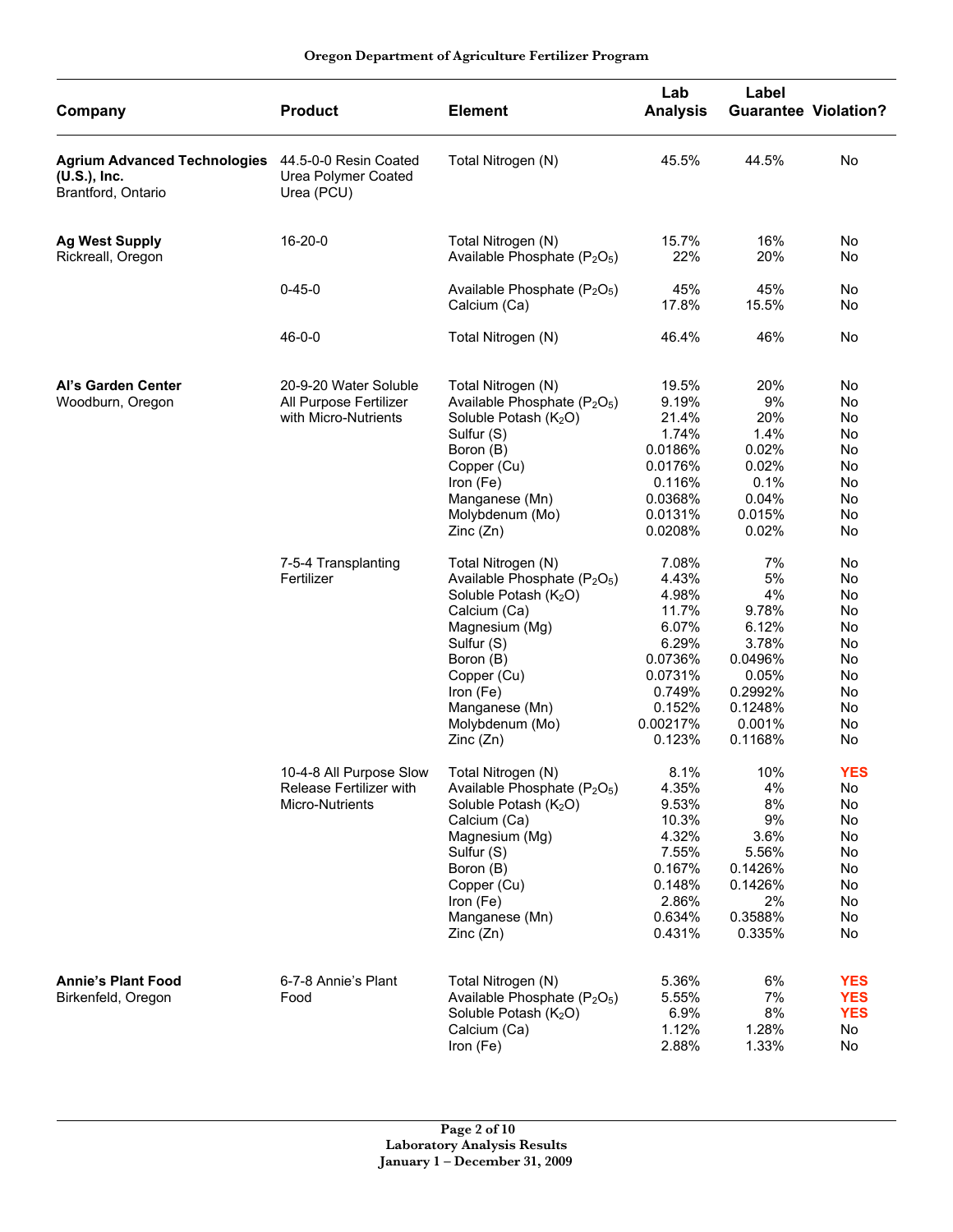| Oregon Department of Agriculture Fertilizer Program |  |  |  |
|-----------------------------------------------------|--|--|--|
|-----------------------------------------------------|--|--|--|

| Company                                    | <b>Product</b>                                                     | <b>Element</b>                                              | Lab<br><b>Analysis</b> | Label<br><b>Guarantee Violation?</b> |            |
|--------------------------------------------|--------------------------------------------------------------------|-------------------------------------------------------------|------------------------|--------------------------------------|------------|
| Aqua-Aid, Inc.                             | Verde-Cal G Enhanced                                               | Calcium (Ca)                                                | 22.4%                  | 17%                                  | No         |
| Rocky Mount, North Carolina                | <b>Gypsum Coarse</b>                                               | Sulfur (S)                                                  | 16.3%                  | 14%                                  | No         |
|                                            |                                                                    | Gypsum (CaSO <sub>4</sub> · 2H <sub>2</sub> O)              | 87.6%                  | 70%                                  | No         |
|                                            |                                                                    | % Passing 100 Mesh Sieve                                    | 82.6%                  | 50%                                  | No         |
|                                            |                                                                    | % Passing 40 Mesh Sieve                                     | 89.7%                  | 75%                                  | No         |
|                                            |                                                                    | % Passing 20 Mesh Sieve                                     | 91.3%                  | 90%                                  | No         |
|                                            |                                                                    | % Passing 10 Mesh Sieve                                     | 97%                    | 97%                                  | No         |
|                                            | Verde-Cal Coarse                                                   | Calcium (Ca)                                                | 38.6%                  | 38%                                  | No         |
|                                            | <b>Enhanced Calcitic</b><br>Limestone                              | Calcium Carbonate (CaCO <sub>3</sub> )<br>Calcium Carbonate | 94.9%                  | 95%                                  | No         |
|                                            |                                                                    | Equivalent (CCE)                                            | 94.9%                  | 95%                                  | No         |
|                                            |                                                                    | % Passing 100 Mesh Sieve                                    | 90.8%                  | 95%                                  | No         |
|                                            |                                                                    | % Passing 40 Mesh Sieve                                     | 96.9%                  | 100%                                 | No         |
|                                            |                                                                    | % Passing 20 Mesh Sieve                                     | 97.4%                  | 100%                                 | No         |
|                                            |                                                                    | % Passing 10 Mesh Sieve                                     | 99.5%                  | 100%                                 | No         |
|                                            |                                                                    |                                                             |                        |                                      |            |
|                                            |                                                                    | Lime Score<br>Moisture (Maximum)                            | 91.5<br>1.44%          | 80<br>< 15%                          | No<br>No   |
|                                            |                                                                    |                                                             |                        |                                      |            |
| Aurora Innovations, Inc.                   | 0-5-4 HKP Roots                                                    | Available Phosphate (P <sub>2</sub> O <sub>5</sub> )        | 6.83%                  | 5%                                   | No         |
| Eugene, Oregon                             | Organics by Aurora<br>Innovations                                  | Soluble Potash (K <sub>2</sub> O)                           | 3.59%                  | 4%                                   | No         |
| <b>Basin Fertilizer &amp; Chemical Co.</b> | $11 - 52 - 0$                                                      | Total Nitrogen (N)                                          | 10.6%                  | 11%                                  | No         |
| Merrill, Oregon                            |                                                                    | Available Phosphate (P <sub>2</sub> O <sub>5</sub> )        | 52%                    | 52%                                  | No         |
|                                            | 16-20-0                                                            | Total Nitrogen (N)                                          | 15.35%                 | 16%                                  | No         |
|                                            |                                                                    | Available Phosphate (P <sub>2</sub> O <sub>5</sub> )        | 22.5%                  | 20%                                  | No         |
|                                            |                                                                    | Sulfur (S)                                                  | 14.3%                  | 13%                                  | No         |
|                                            | $20-0-0-24(S)$                                                     | Total Nitrogen (N)                                          | 20.8%                  | 20%                                  | No         |
|                                            |                                                                    | Sulfur (S)                                                  | 26.5%                  | 24%                                  | No         |
|                                            | Tiger 90 Sulfur                                                    | Sulfur (S)                                                  | 89.9%                  | 90%                                  | No         |
|                                            |                                                                    |                                                             |                        |                                      |            |
| <b>Bonide Products, Inc.</b>               | Liquid Iron +                                                      | Magnesium (Mg)                                              | 0.115%                 | 0.5%                                 | <b>YES</b> |
| Oriskany, New York                         | Micronutrients                                                     | Boron (B)                                                   | 0.0247%                | 0.02%                                | No         |
|                                            |                                                                    | Copper (Cu)                                                 | 0.242%                 | 0.25%                                | No         |
|                                            |                                                                    | Iron (Fe)                                                   | 5.21%                  | 5%                                   | No         |
|                                            |                                                                    | Manganese (Mn)                                              | 0.334%                 | 0.25%                                | No         |
|                                            |                                                                    | Zinc (Zn)                                                   | 0.736%                 | 0.5%                                 | No         |
| <b>Botanicare</b><br>Chandler, Arizona     | Calplex Organic Based<br>Calcium Supplement                        | Calcium (Ca)                                                | 3%                     | 3%                                   | No         |
|                                            | Huvega Plant<br><b>Supplement Natural</b><br>Magnesium Formula     | Magnesium (Mg)                                              | 1.1%                   | $1\%$                                | No         |
|                                            | Humega Plant<br>Supplement Natural and<br>Organic Soil Conditioner | Humic Acid                                                  | 3.8%                   | 4%                                   | No         |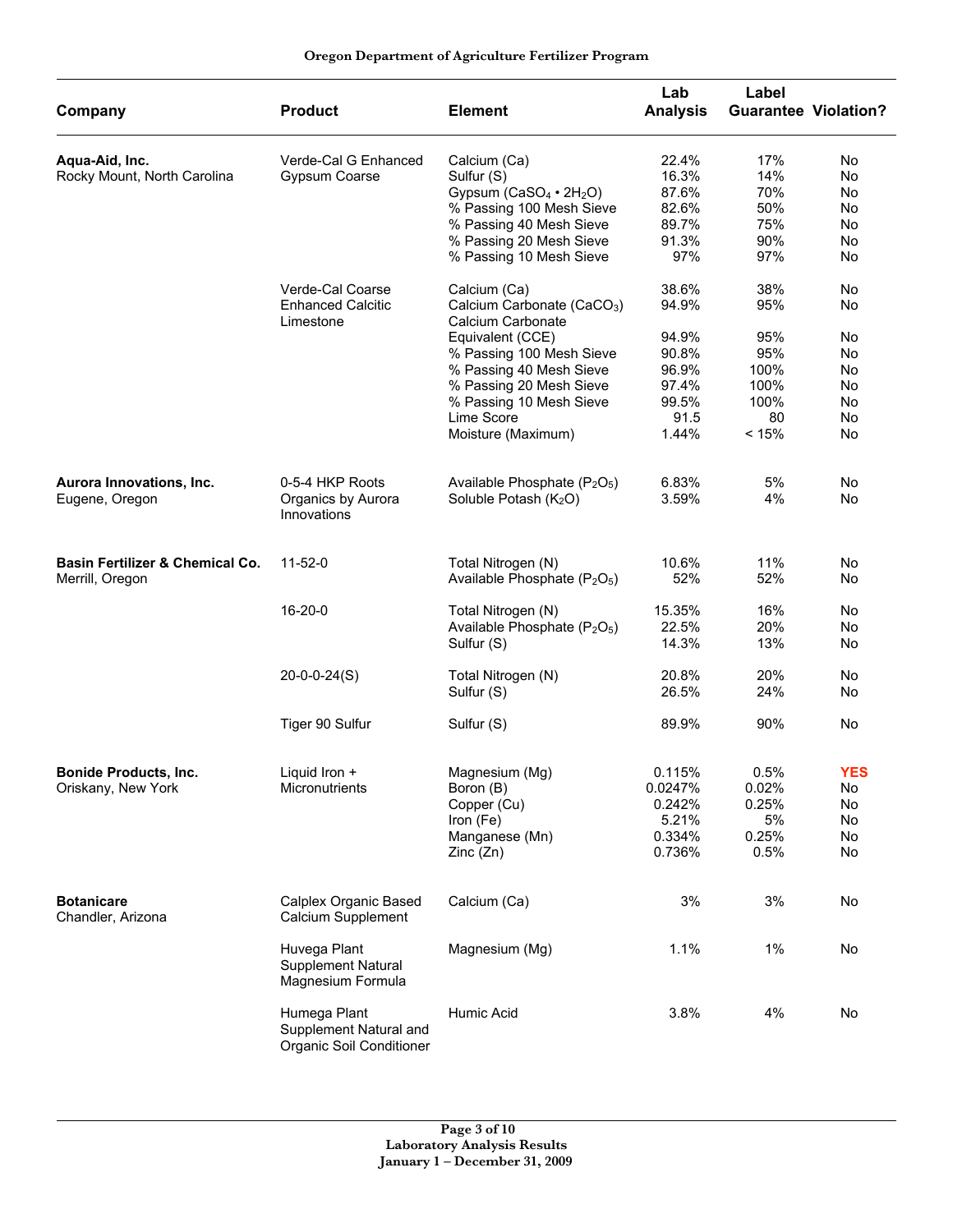| Company                                                      | <b>Product</b>                                                 | <b>Element</b>                                                                                                                                                                                                                                                               | Lab<br><b>Analysis</b>                                                                                                           | Label                                                                                               | <b>Guarantee Violation?</b>                                                                     |
|--------------------------------------------------------------|----------------------------------------------------------------|------------------------------------------------------------------------------------------------------------------------------------------------------------------------------------------------------------------------------------------------------------------------------|----------------------------------------------------------------------------------------------------------------------------------|-----------------------------------------------------------------------------------------------------|-------------------------------------------------------------------------------------------------|
| <b>Botanicare</b><br>Chandler, Arizona                       | 6-0-0 Nitrex Organic<br><b>Based Nitrogen</b><br>Supplement    | Total Nitrogen (N)                                                                                                                                                                                                                                                           | 5.8%                                                                                                                             | 6%                                                                                                  | No                                                                                              |
| <b>Canadian Agri Products</b><br>(USA) Corp.<br>Plano, Texas | FS/30 Ferrous Sulphate<br>(Monohydrate)                        | Sulfur (S)<br>Iron (Fe)                                                                                                                                                                                                                                                      | 18.5%<br>31.7%                                                                                                                   | 18%<br>30%                                                                                          | No<br><b>No</b>                                                                                 |
| <b>Dyna-Gro</b><br>Richmond, California                      | 7-8-6 Liquid Orchid-Pro<br><b>Plant Food</b>                   | Total Nitrogen (N)<br>Available Phosphate (P <sub>2</sub> O <sub>5</sub> )<br>Soluble Potash (K <sub>2</sub> O)<br>Calcium (Ca)<br>Magnesium (Mg)<br>Boron (B)<br>Chlorine (CI)<br>Copper (Cu)<br>Iron (Fe)<br>Manganese (Mn)<br>Molybdenum (Mo)<br>Sodium (Na)<br>Zinc (Zn) | 7.11%<br>8.62%<br>5.96%<br>2.13%<br>0.643%<br>0.0246%<br>0.247%<br>0.0575%<br>0.117%<br>0.0446%<br>0.00088%<br>0.231%<br>0.0555% | 7%<br>8%<br>6%<br>2%<br>0.5%<br>0.02%<br>0.1%<br>0.05%<br>0.1%<br>0.05%<br>0.0009%<br>0.1%<br>0.05% | No<br>No<br>No<br>No<br><b>No</b><br><b>No</b><br><b>No</b><br>No<br>No<br>No<br>No<br>No<br>No |
|                                                              | 7-9-5 Liquid Grow<br><b>Plant Food</b>                         | Total Nitrogen (N)<br>Available Phosphate (P <sub>2</sub> O <sub>5</sub> )<br>Soluble Potash (K <sub>2</sub> O)<br>Calcium (Ca)<br>Magnesium (Mg)<br>Boron (B)<br>Chlorine (CI)<br>Copper (Cu)<br>Iron (Fe)<br>Manganese (Mn)<br>Molybdenum (Mo)<br>Sodium (Na)<br>Zinc(Zn)  | 7.3%<br>9.46%<br>5.1%<br>1.96%<br>0.782%<br>0.0243%<br>0.202%<br>0.0502%<br>0.117%<br>0.0444%<br>0.00095%<br>0.174%<br>0.0521%   | 7%<br>9%<br>5%<br>2%<br>0.5%<br>0.02%<br>0.1%<br>0.05%<br>0.1%<br>0.05%<br>0.0009%<br>0.1%<br>0.05% | No<br>No<br>No<br>No<br>No<br>No<br>No<br>No<br>No<br>No<br>No<br>No<br>No                      |
| E. B. Stone & Son, Inc.<br>Suisun, California                | 0-0-20 Sul Po Mag                                              | Soluble Potash (K <sub>2</sub> O)<br>Magnesium (Mg)<br>Sulfur (S)                                                                                                                                                                                                            | 21.7%<br>11.5%<br>23.7%                                                                                                          | 20%<br>10%<br>21%                                                                                   | No<br>No<br>No                                                                                  |
|                                                              | 5-5-5 E. B. Stone<br>Organics All-Purpose<br><b>Plant Food</b> | Total Nitrogen (N)<br>Available Phosphate (P <sub>2</sub> O <sub>5</sub> )<br>Soluble Potash (K <sub>2</sub> O)<br>Calcium (Ca)<br>Sulfur (S)<br>Humic Acid                                                                                                                  | 4.93%<br>4.33%<br>5.55%<br>17.1%<br>3.4%<br>8.31%                                                                                | 5%<br>5%<br>5%<br>7%<br>1%<br>1.3%                                                                  | No<br>No<br>No<br>No<br>No<br>No                                                                |
| <b>Espoma Company</b><br>Millville, New Jersey               | 3-4-6 Tomato-Tone                                              | Total Nitrogen (N)<br>Available Phosphate (P <sub>2</sub> O <sub>5</sub> )<br>Soluble Potash (K <sub>2</sub> O)<br>Calcium (Ca)<br>Magnesium (Mg)<br>Sulfur (S)                                                                                                              | 2.52%<br>3.88%<br>6.38%<br>8.91%<br>1.28%<br>4.2%                                                                                | 3%<br>3%<br>6%<br>5%<br>1%<br>3%                                                                    | No<br>No<br>No<br>No<br>No<br>No                                                                |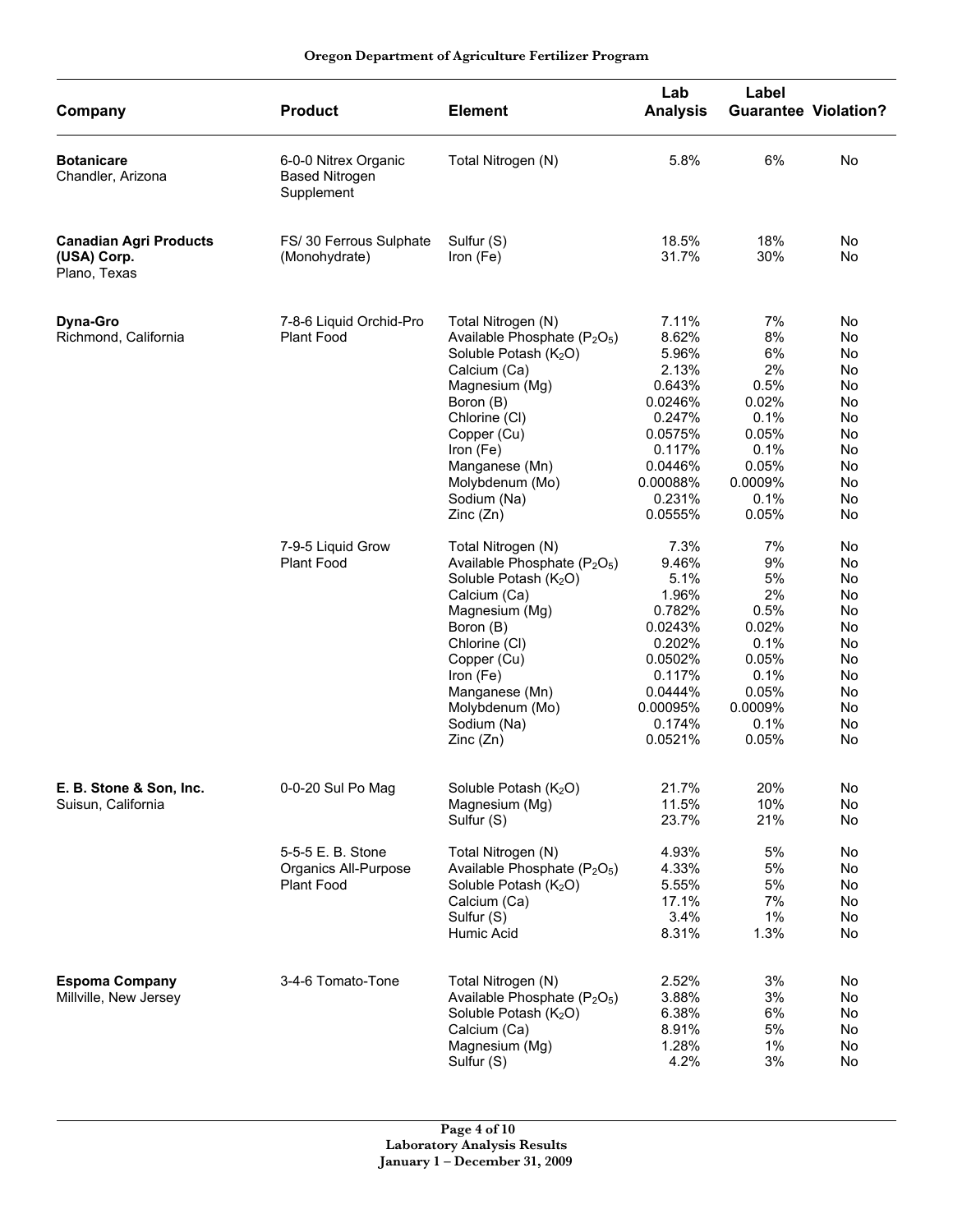| Company                                                                   | <b>Product</b>                                           | <b>Element</b>                                                                                                                                                                                                                            | Lab<br><b>Analysis</b>                                                                                | Label<br><b>Guarantee Violation?</b>                                                   |                                                                                        |
|---------------------------------------------------------------------------|----------------------------------------------------------|-------------------------------------------------------------------------------------------------------------------------------------------------------------------------------------------------------------------------------------------|-------------------------------------------------------------------------------------------------------|----------------------------------------------------------------------------------------|----------------------------------------------------------------------------------------|
| Farmer John's Organic Fertilizer 0.10-0-0.02 Batwana<br>La Grande, Oregon | Bloomer "Handpicked"                                     | Total Nitrogen (N)<br>Soluble Potash (K <sub>2</sub> O)                                                                                                                                                                                   | 0.191%<br>0.49%                                                                                       | 0.1%<br>0.02%                                                                          | No<br>No                                                                               |
| <b>Frit Industries</b><br>Ozark, Alabama                                  | F-503 G-OR                                               | Boron (B)<br>Copper (Cu)<br>Iron (Fe)<br>Manganese (Mn)<br>Molybdenum (Mo)<br>Zinc (Zn)                                                                                                                                                   | 1.28%<br>2.18%<br>21.8%<br>2.9%<br>0.0257%<br>6%                                                      | 2.4%<br>2.4%<br>14.4%<br>6%<br>0.06%<br>5.6%                                           | <b>YES</b><br>No<br>No<br><b>YES</b><br><b>YES</b><br>No                               |
|                                                                           | F-603 G OR                                               | Boron (B)<br>Copper (Cu)<br>Iron (Fe)<br>Manganese (Mn)<br>Molybdenum (Mo)<br>Zinc (Zn)                                                                                                                                                   | 0.973%<br>3.32%<br>6%<br>2.43%<br>0.0479%<br>3%                                                       | 1.3%<br>2.7%<br>5.3%<br>2.7%<br>0.03%<br>9.16%                                         | <b>YES</b><br>No<br>No<br>No<br>No<br>No                                               |
| <b>Grange Cooperative Supply</b><br>Central Point, Oregon                 | 9-3-6-18(S) Green-Up                                     | Total Nitrogen (N)<br>Available Phosphate (P <sub>2</sub> O <sub>5</sub> )<br>Soluble Potash (K <sub>2</sub> O)<br>Sulfur (S)<br>Iron (Fe)                                                                                                | 8.98%<br>3.41%<br>8.62%<br>20.8%<br>10.5%                                                             | 9%<br>3%<br>6%<br>18%<br>10%                                                           | No<br>No<br>No<br>No<br>No                                                             |
|                                                                           | 15-5-10-14 with Trace<br>Elements                        | Total Nitrogen (N)<br>Available Phosphate (P <sub>2</sub> O <sub>5</sub> )<br>Soluble Potash (K <sub>2</sub> O)<br>Sulfur (S)<br>Boron (B)<br>Copper (Cu)<br>Iron (Fe)<br>Manganese (Mn)<br>Zinc(Zn)                                      | 16.6%<br>4.74%<br>10.9%<br>19.2%<br>0.0497%<br>0.09%<br>1.04%<br>0.157%<br>0.16%                      | 15%<br>5%<br>10%<br>14%<br>0.04%<br>0.1%<br>0.2%<br>0.12%<br>0.1%                      | No<br>No<br>No<br>No<br>No<br>No<br>No<br>No<br>No                                     |
|                                                                           | 17-15-14-8 Floral Gold<br>50% Slow Release Plant<br>Food | Total Nitrogen (N)<br>Available Phosphate (P <sub>2</sub> O <sub>5</sub> )<br>Soluble Potash (K <sub>2</sub> O)<br>Magnesium (Mg)<br>Sulfur (S)<br>Boron (B)<br>Copper (Cu)<br>Iron (Fe)<br>Manganese (Mn)<br>Molybdenum (Mo)<br>Zinc(Zn) | 13.5%<br>14.7%<br>19.7%<br>1.26%<br>12.5%<br>0.737%<br>0.0606%<br>1.05%<br>0.246%<br>0.001%<br>0.184% | 17%<br>15%<br>14%<br>0.6%<br>8%<br>0.06%<br>0.685%<br>0.4%<br>0.16%<br>0.002%<br>0.14% | <b>YES</b><br>No<br>No<br>No<br>No<br>No<br><b>YES</b><br>No<br>No<br><b>YES</b><br>No |
| <b>Hydro-Organics Wholesale</b><br>Chico, California                      | Earth Juice Microblast<br><b>Liquid Micronutrients</b>   | Magnesium (Mg)<br>Boron (B)<br>Cobalt (Co)<br>Iron (Fe)<br>Manganese (Mn)<br>Molybdenum (Mo)<br>Zinc (Zn)                                                                                                                                 | 0.507%<br>0.0213%<br>0.00061%<br>0.128%<br>0.0447%<br>0.00074%<br>0.04%                               | 0.5%<br>0.02%<br>0.0005%<br>0.1%<br>0.05%<br>.0005%<br>0.05%                           | No<br>No<br>No<br>No<br>No<br>No<br>No                                                 |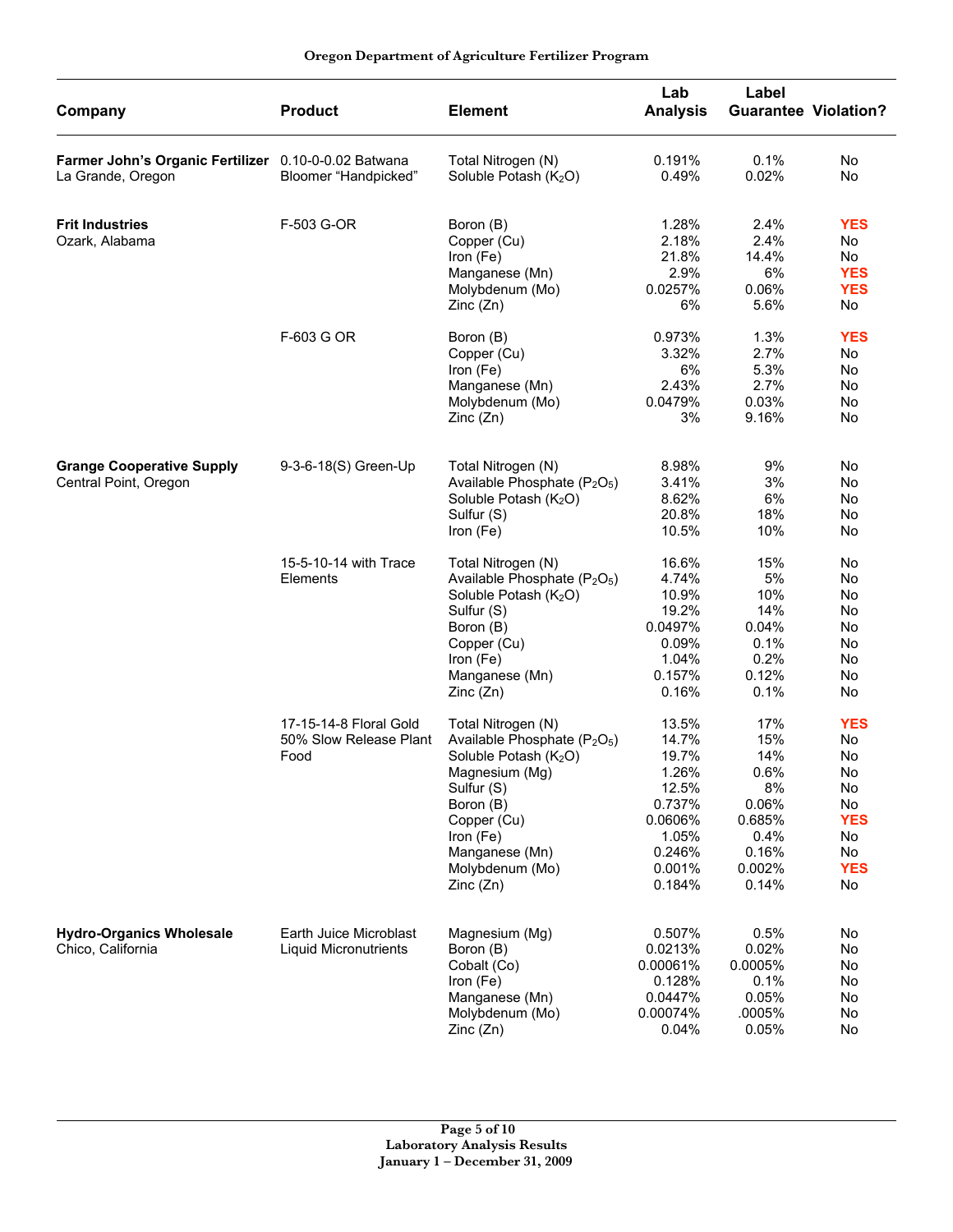|  |  | Oregon Department of Agriculture Fertilizer Program |  |  |
|--|--|-----------------------------------------------------|--|--|
|--|--|-----------------------------------------------------|--|--|

| Company                                                               | <b>Product</b>                      | <b>Element</b>                                                                | Lab<br><b>Analysis</b> | Label<br><b>Guarantee Violation?</b> |            |
|-----------------------------------------------------------------------|-------------------------------------|-------------------------------------------------------------------------------|------------------------|--------------------------------------|------------|
|                                                                       |                                     |                                                                               |                        |                                      |            |
| <b>Ironite Products Company</b>                                       | 7-6-6 Ironite Plus                  | Total Nitrogen (N)                                                            | 7.09%                  | 7%                                   | No         |
| Salem, Virginia                                                       | Liquid Plant & Flower               | Available Phosphate (P <sub>2</sub> O <sub>5</sub> )                          | 6.29%                  | 6%                                   | No         |
|                                                                       | Food                                | Soluble Potash (K <sub>2</sub> O)                                             | 6.38%                  | 6%                                   | No         |
|                                                                       |                                     | Sulfur (S)                                                                    | 1.11%                  | 0.9%                                 | No         |
|                                                                       |                                     | Boron (B)                                                                     | 0.0214%                | 0.02%                                | No         |
|                                                                       |                                     | Iron (Fe)                                                                     | 0.256%                 | 0.1%                                 | No         |
| J. R. Simplot Company                                                 | 4.5-0-0 N-Boron                     | Total Nitrogen (N)                                                            | 6.9%                   | 4.5%                                 | No         |
|                                                                       |                                     |                                                                               |                        |                                      |            |
| Lathrop, California                                                   |                                     | Boron (B)                                                                     | 5.8%                   | 5.4%                                 | No         |
|                                                                       | 11-52-0 Monoammonium                | Total Nitrogen (N)                                                            | 11%                    | 11%                                  | No         |
|                                                                       |                                     | Phosphate / Rock Springs Available Phosphate (P <sub>2</sub> O <sub>5</sub> ) | 51.5%                  | 52%                                  | No         |
|                                                                       |                                     | Sulfur (S)                                                                    | 2.16%                  | 1.8%                                 | No         |
|                                                                       |                                     |                                                                               |                        |                                      |            |
| <b>Lilly Miller Brands</b>                                            | 5-1-1 Alaska Fish                   | Total Nitrogen (N)                                                            | 4.49%                  | 5%                                   | No         |
| Salem, Virginia                                                       | Fertilizer                          | Available Phosphate (P <sub>2</sub> O <sub>5</sub> )                          | 1.23%                  | $1\%$                                | No         |
|                                                                       |                                     | Soluble Potash (K <sub>2</sub> O)                                             | 0.34%                  | $1\%$                                | <b>YES</b> |
| <b>Liquinox Company</b>                                               | 5-1-1 Fish Emulsion                 | Total Nitrogen (N)                                                            | 4.79%                  | 5%                                   | No         |
|                                                                       |                                     |                                                                               | 0.852%                 |                                      |            |
| Orange, California                                                    | All-Purpose Fish<br>Fertilizer      | Available Phosphate (P <sub>2</sub> O <sub>5</sub> )                          |                        | $1\%$                                | No         |
|                                                                       |                                     | Soluble Potash (K <sub>2</sub> O)                                             | 0.23%                  | 1%                                   | <b>YES</b> |
| Loveland Products, Inc.                                               | Signature StarLine                  | Calcium (Ca)                                                                  | 10.8%                  | 10%                                  | No         |
| Greeley, Colorado                                                     | 10% Calcium                         |                                                                               |                        |                                      |            |
| Martrex, Inc.                                                         | Zinc Sulfate Monohydrate Sulfur (S) |                                                                               | 17.5%                  | 17%                                  | No         |
|                                                                       | Powder                              |                                                                               | 38.9%                  | 35%                                  | No         |
| Minnetonka, Minnesota                                                 |                                     | Zinc(Zn)                                                                      |                        |                                      |            |
| <b>Monterey AgResources</b>                                           | <b>Coarse Granular Ferrous</b>      | Sulfur (S)                                                                    | 19.9%                  | 18.3%                                | No         |
| Fresno, California                                                    | Sulfate Monohydrate                 | Iron (Fe)                                                                     | 33%                    | 30%                                  | No         |
|                                                                       | Hi-Lo Granular Zinc                 | Sulfur (S)                                                                    | 17.9%                  | 17.5%                                | No         |
|                                                                       | Sulfate 35.5%                       | Zinc (Zn)                                                                     | 37.5%                  | 35.5%                                | No         |
| Monty's Plant Food Co.                                                | 8-16-8 Monty's Joy                  | Total Nitrogen (N)                                                            | 7.83%                  | 8%                                   | No         |
| Louisville, Kentucky                                                  | Juice Growth Formula                | Available Phosphate (P <sub>2</sub> O <sub>5</sub> )                          | 17%                    | 16%                                  | No         |
|                                                                       |                                     |                                                                               |                        |                                      |            |
|                                                                       | Liquid Plant Food                   | Soluble Potash (K <sub>2</sub> O)                                             | 9.17%                  | 8%                                   | No         |
| <b>North Pacific</b>                                                  | 9-3-7 PAR 4                         | Total Nitrogen (N)                                                            | 8.69%                  | 9%                                   | No         |
| Clackamas, Oregon                                                     | <b>Granulated Natural</b>           | Available Phosphate (P <sub>2</sub> O <sub>5</sub> )                          | 3.5%                   | 3%                                   | No         |
|                                                                       | Fertilizer                          | Soluble Potash (K <sub>2</sub> O)                                             | 8.06%                  | 7%                                   | No         |
|                                                                       |                                     |                                                                               |                        |                                      |            |
| Northwest Agricultural Products Zinc-Chelate 10%<br>Pasco, Washington |                                     | Zinc(Zn)                                                                      | 10.7%                  | 10%                                  | No         |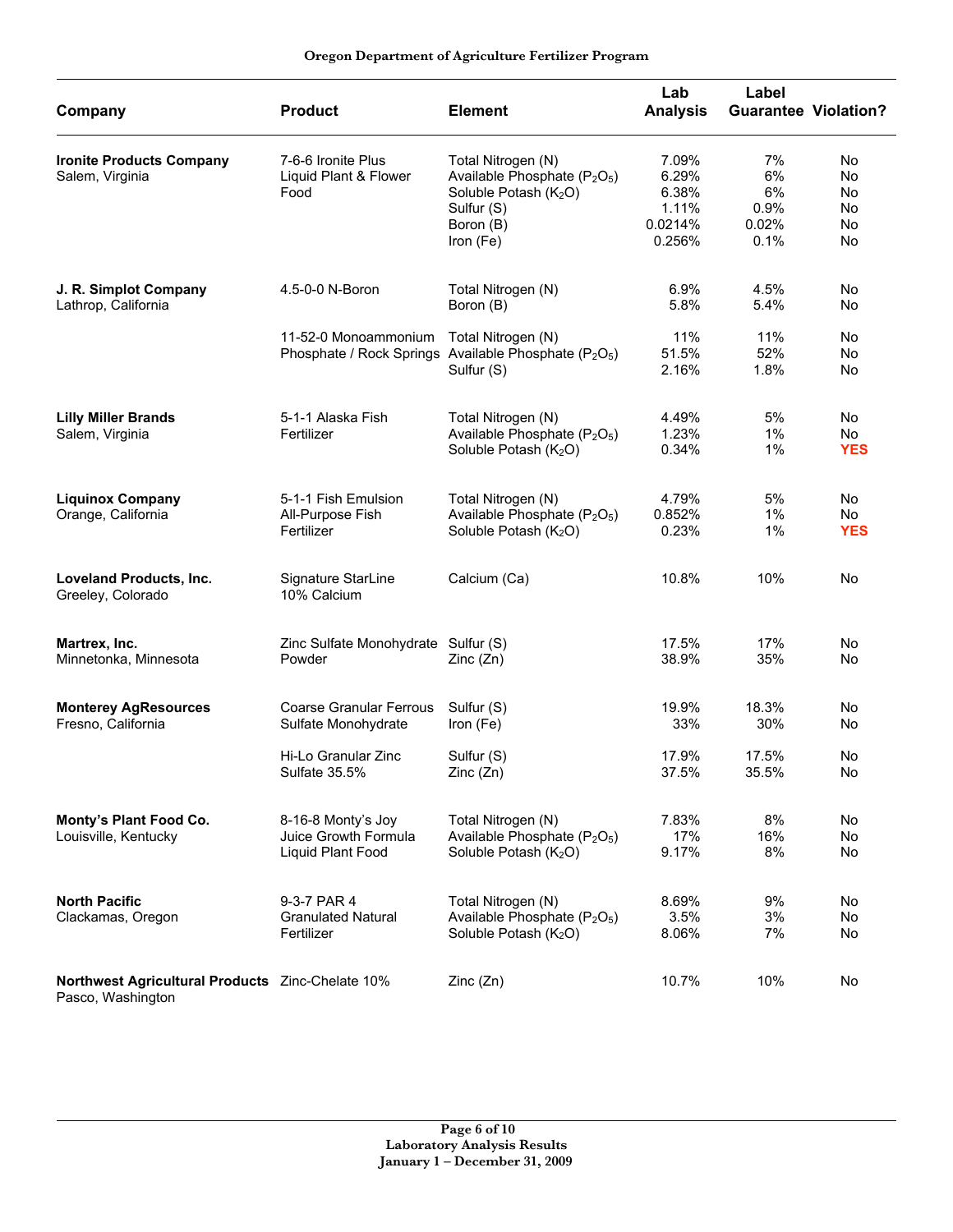|                                                   |                                                                                       |                                                      | Lab             | Label                       |            |
|---------------------------------------------------|---------------------------------------------------------------------------------------|------------------------------------------------------|-----------------|-----------------------------|------------|
| Company                                           | <b>Product</b>                                                                        | <b>Element</b>                                       | <b>Analysis</b> | <b>Guarantee Violation?</b> |            |
| Northwest Agricultural Products Agro-Lig 1 Native |                                                                                       | Calcium (Ca)                                         | 2.11%           | 3%                          | <b>YES</b> |
| Pasco, Washington                                 | Crude Humic Acids                                                                     | Magnesium (Mg)                                       | 0.765%          | 1.5%                        | <b>YES</b> |
|                                                   |                                                                                       | Sulfur (S)                                           | 1.65%           | 1%                          | No         |
|                                                   |                                                                                       | Boron (B)                                            | 0.0499%         | 0.03%                       | No.        |
|                                                   |                                                                                       | Copper (Cu)                                          | 0.0131%         | 0.01%                       | No.        |
|                                                   |                                                                                       | Iron (Fe)                                            | 0.845%          | 0.8%                        | No         |
|                                                   |                                                                                       | Manganese (Mn)                                       | 0.0143%         | $1\%$                       | <b>YES</b> |
|                                                   |                                                                                       | Zinc(Zn)                                             | 0.00112%        | 0.05%                       | <b>YES</b> |
|                                                   |                                                                                       | Humic Acid                                           | 70.1%           | 86%                         | <b>YES</b> |
|                                                   |                                                                                       |                                                      |                 |                             |            |
| <b>Northwest Nursery Buyers</b>                   | Northwest Best 15-5-25                                                                | Total Nitrogen (N)                                   | 15.4%           | 15%                         | No         |
| <b>Association</b>                                | Fall & Winter Lawn Food                                                               | Available Phosphate (P <sub>2</sub> O <sub>5</sub> ) | 6.97%           | 5%                          | No         |
| Rhododendron, Oregon                              |                                                                                       | Soluble Potash (K2O)                                 | 26.6%           | 25%                         | No.        |
|                                                   |                                                                                       | Sulfur (S)                                           | 3.6%            | 1.7%                        | No.        |
|                                                   |                                                                                       | Boron (B)                                            | 0.041%          | 0.048%                      | No         |
|                                                   |                                                                                       | Copper (Cu)                                          | 0.04%           | 0.05%                       | No         |
|                                                   |                                                                                       | Iron (Fe)                                            | 2.51%           | 2%                          | No         |
|                                                   |                                                                                       | Manganese (Mn)                                       | 0.149%          | 0.12%                       | No         |
|                                                   |                                                                                       | Molybdenum (Mo)                                      | 0.00126%        | 0.001%                      | No         |
|                                                   |                                                                                       | Zinc(Zn)                                             | 0.114%          | 0.112%                      | No         |
|                                                   |                                                                                       |                                                      |                 |                             |            |
| <b>Ostara Nutrients USA, Inc.</b>                 | 5-27-0 + 10% Mg Crystal                                                               | Total Nitrogen (N)                                   | 4.79%           | 5%                          | No         |
| Vancouver, British Columbia                       | <b>Green Slow Release</b>                                                             | Total Phosphorus (P)                                 | 13.2%           | 28%                         | <b>YES</b> |
|                                                   | Fertilizer                                                                            | Available Phosphate (P <sub>2</sub> O <sub>5</sub> ) | 29%             | 27%                         | No         |
|                                                   |                                                                                       | Magnesium (Mg)                                       | 10.6%           | 10%                         | No         |
| <b>Prince Minerals</b><br>Quincy, Illinois        | Granusol Iron                                                                         | Iron (Fe)                                            | 55.1%           | 50%                         | No         |
|                                                   |                                                                                       |                                                      | 22.6%           |                             |            |
| <b>QC Corporation</b><br>Baltimore, Maryland      | Diamond Ferrous Sulfate<br>Heptahydrate Other Than<br>USP Grade (With<br>Anti-Caking) | Iron (Fe)                                            |                 | 20%                         | No         |
| Round Butte Seed Growers, Inc.                    | Super Grow Lower                                                                      | Total Nitrogen (N)                                   | 21%             | 21%                         | No         |
| Culver, Oregon                                    | Valley Turf                                                                           | Available Phosphate (P <sub>2</sub> O <sub>5</sub> ) | 9.57%           | 7%                          | No         |
|                                                   | 21-7-14-4(S) 1.5% (Fe)                                                                | Soluble Potash (K <sub>2</sub> O)                    | 14.6%           | 14%                         | No.        |
|                                                   | 80% Slow Release N                                                                    | Sulfur (S)                                           | 5.87%           | 4%                          | No         |
|                                                   |                                                                                       | Iron (Fe)                                            | 2.43%           | 1.5%                        | No         |
| <b>Simplot Grower Solutions</b>                   | $0 - 0 - 62$                                                                          | Soluble Potash (K <sub>2</sub> O)                    | 61.9%           | 62%                         | No         |
| Halsey, Oregon                                    |                                                                                       |                                                      |                 |                             |            |
|                                                   | $11 - 52 - 0$                                                                         | Total Nitrogen (N)                                   | 10.8%           | 11%                         | No         |
|                                                   |                                                                                       | Available Phosphate (P <sub>2</sub> O <sub>5</sub> ) | 52.3%           | 52%                         | No         |
|                                                   |                                                                                       | Sulfur (S)                                           | 1.57%           | 2%                          | <b>YES</b> |
|                                                   | 16-20-0                                                                               | Total Nitrogen (N)                                   | 15.8%           | 16%                         | No         |
|                                                   |                                                                                       | Available Phosphate (P <sub>2</sub> O <sub>5</sub> ) | 21.3%           | 20%                         | No         |
|                                                   |                                                                                       | Sulfur (S)                                           | 14.6%           | 13%                         | No         |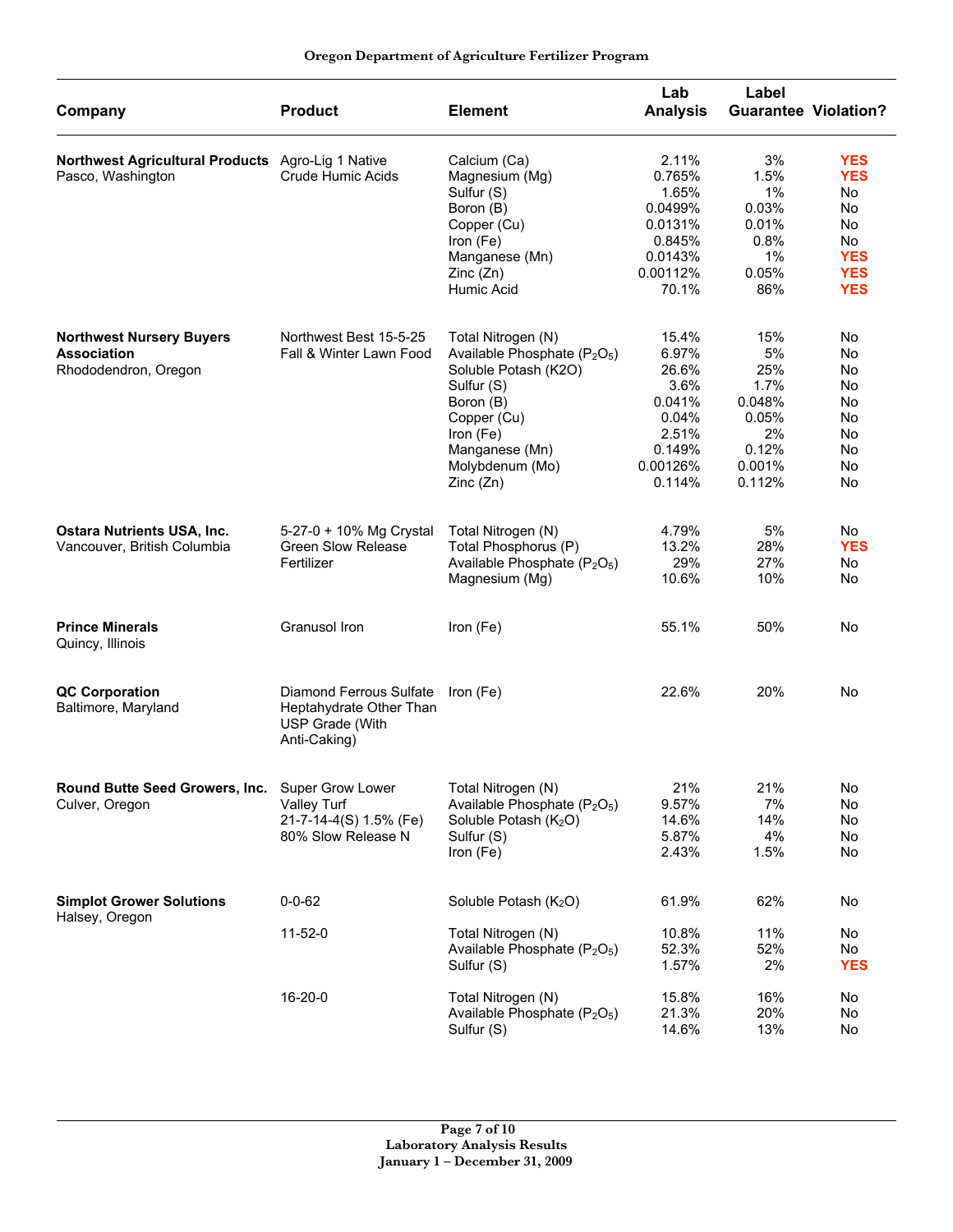| Company                                                                       | <b>Product</b>                                                                                         | <b>Element</b>                                                                                                                                                                                            | Lab<br><b>Analysis</b>                                                                | Label                                                                    | <b>Guarantee Violation?</b>                                                 |
|-------------------------------------------------------------------------------|--------------------------------------------------------------------------------------------------------|-----------------------------------------------------------------------------------------------------------------------------------------------------------------------------------------------------------|---------------------------------------------------------------------------------------|--------------------------------------------------------------------------|-----------------------------------------------------------------------------|
| <b>Simplot Grower Solutions</b><br>Halsey, Oregon                             | $20-0-0-24(S)$                                                                                         | Total Nitrogen (N)<br>Sulfur (S)<br>Zinc(Zn)                                                                                                                                                              | 19.9%<br>24%<br>1.16%                                                                 | 20%<br>24%<br>0.9%                                                       | No<br><b>No</b><br>No                                                       |
| <b>Spectrum Group Division</b><br>of United Industries<br>St. Louis, Missouri | 24-8-16 Peters<br>Professional All Purpose<br>Plant Food Water Soluble<br>with Micronutrients          | Total Nitrogen (N)<br>Available Phosphate (P <sub>2</sub> O <sub>5</sub> )<br>Soluble Potash (K <sub>2</sub> O)<br>Boron (B)<br>Copper (Cu)<br>Iron (Fe)<br>Manganese (Mn)<br>Molybdenum (Mo)<br>Zinc(Zn) | 25%<br>8.53%<br>18.1%<br>0.0249%<br>0.0735%<br>0.165%<br>0.04%<br>0.00063%<br>0.0925% | 24%<br>8%<br>16%<br>0.02%<br>0.07%<br>0.15%<br>0.05%<br>0.0005%<br>0.06% | No<br>No<br>No<br>No<br>No<br>No<br>No<br>No<br>No                          |
| <b>SQM North America</b><br>Atlanta, Georgia                                  | 16-0-0 Champion Sodium<br><b>Nitrate Prilled</b><br>16-0-0 Allganic Natural<br>Nitrate of Soda Prilled | Total Nitrogen (N)<br>Chlorine (CI) (Max)<br>Total Nitrogen (N)                                                                                                                                           | 15.4%<br>0.2%<br>15.4%                                                                | 16%<br>$1\%$<br>16%                                                      | No<br>No<br>No                                                              |
| <b>Terra Nitrogen Corporation</b><br>Sioux City, Iowa                         | 32-0-0 Terra Nitrogen<br>Solution                                                                      | Total Nitrogen (N)                                                                                                                                                                                        | 31.12%                                                                                | 32%                                                                      | No                                                                          |
| <b>Tiger-Sul Products (Canada)</b><br>Company<br>Calgary, Alberta             | <b>Tiger Micronutrients</b><br>Sulphur 55% + Iron 22%                                                  | Sulfur (S)<br>Iron (Fe)                                                                                                                                                                                   | 57.6%<br>21.5%                                                                        | 55%<br>22%                                                               | No<br>No                                                                    |
| <b>Tiger-Sul Products LLC</b><br>Atmore, Alabama                              | Tiger 90CR Sulphur<br><b>Agricultural Sulphur</b>                                                      | Sulfur (S)                                                                                                                                                                                                | 90.4%                                                                                 | 90%                                                                      | No                                                                          |
| <b>Two Rivers Terminal, LLC</b><br>Pasco, Washington                          | Zinc Sulfate - Granular                                                                                | Sulfur (S)<br>Zinc (Zn)                                                                                                                                                                                   | 17%<br>39.7%                                                                          | 17%<br>35%                                                               | No<br>No                                                                    |
| Valudor Products, Inc.<br>Rancho Santa Fe, California                         | Manganese Sulfate<br>Monohydrate                                                                       | Sulfur (S)<br>Manganese (Mn)                                                                                                                                                                              | 20.5%<br>35.6%                                                                        | 18%<br>31.5%                                                             | <b>No</b><br><b>No</b>                                                      |
| <b>Vogel Seed &amp; Fertilizer</b><br>Jackson, Wisconsin                      | Spring Valley 24-0-6                                                                                   | Total Nitrogen (N)<br>Soluble Potash (K <sub>2</sub> O)<br>Sulfur (S)                                                                                                                                     | 23.4%<br>6.34%<br>1.91%                                                               | 24%<br>6%<br>1.45%                                                       | No<br>No<br>No                                                              |
| <b>Voluntary Purchasing</b><br>Groups, Inc.<br>Bonham, Texas                  | 9-13-7 ferti-lome New<br>Lawn Starter                                                                  | Total Nitrogen (N)<br>Available Phosphate (P <sub>2</sub> O <sub>5</sub> )<br>Soluble Potash (K <sub>2</sub> O)<br>Boron (B)<br>Copper (Cu)<br>Iron (Fe)<br>Manganese (Mn)<br>Zinc(Zn)                    | 8.75%<br>11.9%<br>7.53%<br>0.0177%<br>0.0286%<br>2%<br>0.42%<br>0.0285%               | 9%<br>13%<br>7%<br>0.02%<br>0.05%<br>0.1%<br>0.05%<br>0.05%              | No<br><b>YES</b><br><b>No</b><br>No<br><b>YES</b><br>No<br>No<br><b>YES</b> |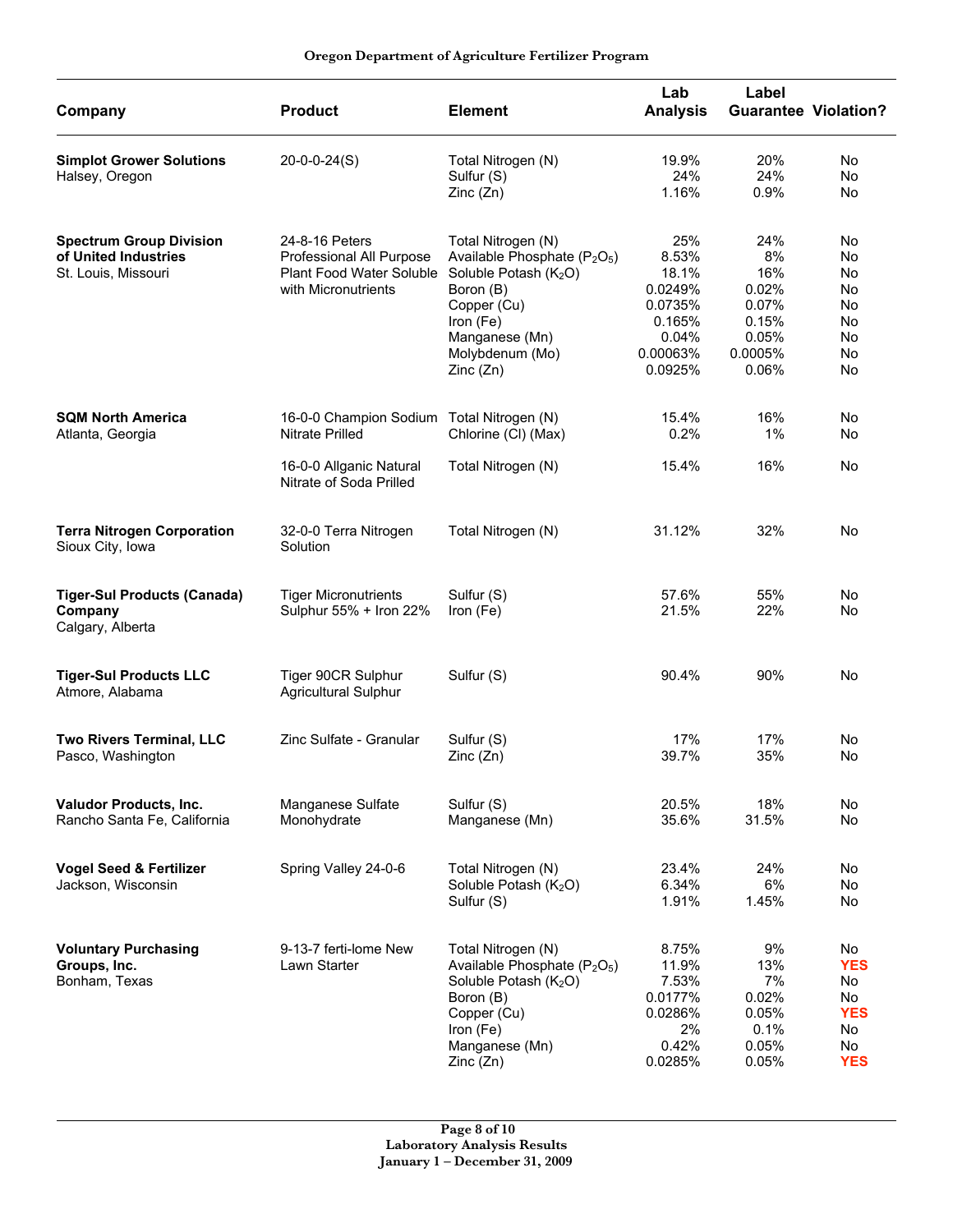| Oregon Department of Agriculture Fertilizer Program |  |  |  |
|-----------------------------------------------------|--|--|--|
|-----------------------------------------------------|--|--|--|

| Company                                                      | <b>Product</b>                                                  | <b>Element</b>                                                                                                                                                                                                                                                                                                 | Lab<br><b>Analysis</b>                                                                  | Label                                                                         | <b>Guarantee Violation?</b>                                            |
|--------------------------------------------------------------|-----------------------------------------------------------------|----------------------------------------------------------------------------------------------------------------------------------------------------------------------------------------------------------------------------------------------------------------------------------------------------------------|-----------------------------------------------------------------------------------------|-------------------------------------------------------------------------------|------------------------------------------------------------------------|
| <b>Voluntary Purchasing</b><br>Groups, Inc.<br>Bonham, Texas | 19-6-12 ferti-lome<br><b>Start-N-Grow Premium</b><br>Plant Food | Total Nitrogen (N)<br>Available Phosphate (P <sub>2</sub> O <sub>5</sub> )<br>Soluble Potash (K <sub>2</sub> O)<br>Boron (B)<br>Copper (Cu)<br>Iron (Fe)<br>Manganese (Mn)<br>Zinc(Zn)                                                                                                                         | 17.5%<br>7.78%<br>13.7%<br>0.03%<br>0.0504%<br>1.42%<br>0.0688%<br>0.0543%              | 19%<br>6%<br>12%<br>0.02%<br>0.05%<br>0.25%<br>0.05%<br>0.05%                 | <b>YES</b><br>No<br>No<br>No<br>No<br>No<br>No<br>No                   |
|                                                              | Natural Guard Lawn &<br>Garden Soil Activator                   | Humic Acid                                                                                                                                                                                                                                                                                                     | 44.2%                                                                                   | 70%                                                                           | <b>YES</b>                                                             |
| <b>Wilco-Winfield LLC</b><br>Mt. Angel, Oregon               | $35 - 0 - 15$                                                   | Total Nitrogen (N)<br>Soluble Potash (K <sub>2</sub> O)                                                                                                                                                                                                                                                        | 34.2%<br>14.6%                                                                          | 35%<br>15%                                                                    | No<br>No                                                               |
|                                                              | $11 - 52 - 0$                                                   | Total Nitrogen (N)<br>Available Phosphate (P <sub>2</sub> O <sub>5</sub> )                                                                                                                                                                                                                                     | 11.5%<br>52.1%                                                                          | 11%<br>52%                                                                    | No<br>No                                                               |
|                                                              | $40 - 0 - 0 - 6$                                                | Total Nitrogen (N)<br>Sulfur (S)                                                                                                                                                                                                                                                                               | 39.6%<br>5.98%                                                                          | 40%<br>6%                                                                     | No<br>No                                                               |
|                                                              | 20-0-0 Ammonium<br>Sulfate                                      | Total Nitrogen (N)<br>Sulfur (S)                                                                                                                                                                                                                                                                               | 20.1%<br>24.7%                                                                          | 20%<br>24%                                                                    | <b>No</b><br>No                                                        |
| Woodburn Fertilizer<br>Woodburn, Oregon                      | 0-0-50 Sulfate of Potash                                        | Soluble Potash (K2O)<br>Sulfur (S)                                                                                                                                                                                                                                                                             | 50.5%<br>20%                                                                            | 50%<br>17%                                                                    | No<br>No                                                               |
|                                                              | 0-0-60 Muriate of Potash                                        | Soluble Potash (K <sub>2</sub> O)                                                                                                                                                                                                                                                                              | 60.5%                                                                                   | 60%                                                                           | No                                                                     |
|                                                              | 11-52-0 Monoammonium<br>Phosphate                               | Total Nitrogen (N)<br>Available Phosphate (P <sub>2</sub> O <sub>5</sub> )<br>Sulfur (S)                                                                                                                                                                                                                       | 10.8%<br>51.5%<br>2.09%                                                                 | 11%<br>52%<br>1.8%                                                            | No<br>No<br>No                                                         |
|                                                              | 18-46-0 Diammonium<br>Phosphate                                 | Total Nitrogen (N)<br>Available Phosphate (P <sub>2</sub> O <sub>5</sub> )<br>Sulfur (S)                                                                                                                                                                                                                       | 17.5%<br>45.6%<br>2.34%                                                                 | 18%<br>46%<br>2%                                                              | No<br>No<br>No                                                         |
|                                                              | 27-0-0 Calcium<br><b>Ammonium Nitrate</b>                       | Total Nitrogen (N)<br>Calcium (Ca)<br>Magnesium (Mg)                                                                                                                                                                                                                                                           | 26.8%<br>4.68%<br>3.11%                                                                 | 27%<br>4%<br>$1\%$                                                            | No<br>No<br>No                                                         |
|                                                              | Gran-U-Bor Sodium<br><b>Borate Granular</b>                     | Boron (B)                                                                                                                                                                                                                                                                                                      | 15.2%                                                                                   | 14.3%                                                                         | No                                                                     |
|                                                              | Pelletized Dolomite                                             | Calcium (Ca)<br>Magnesium (Mg)<br>Calcium Carbonate (CaCO <sub>3</sub> )<br>Calcium Carbonate<br>Equivalent (CCE)<br>Magnesium Carbonate (MgCO <sub>3</sub> )<br>% Passing 100 Mesh Sieve<br>% Passing 40 Mesh Sieve<br>% Passing 20 Mesh Sieve<br>% Passing 10 Mesh Sieve<br>Lime Score<br>Moisture (Maximum) | 26.4%<br>16.3%<br>52.8%<br>88.1%<br>36%<br>88%<br>98.6%<br>99.8%<br>100%<br>89<br>0.16% | 21%<br>13%<br>50%<br>102%<br>40%<br>70%<br>80%<br>98%<br>99%<br>91<br>$< 2\%$ | No<br>No<br>No<br><b>YES</b><br>No<br>No<br>No<br>No<br>No<br>No<br>No |